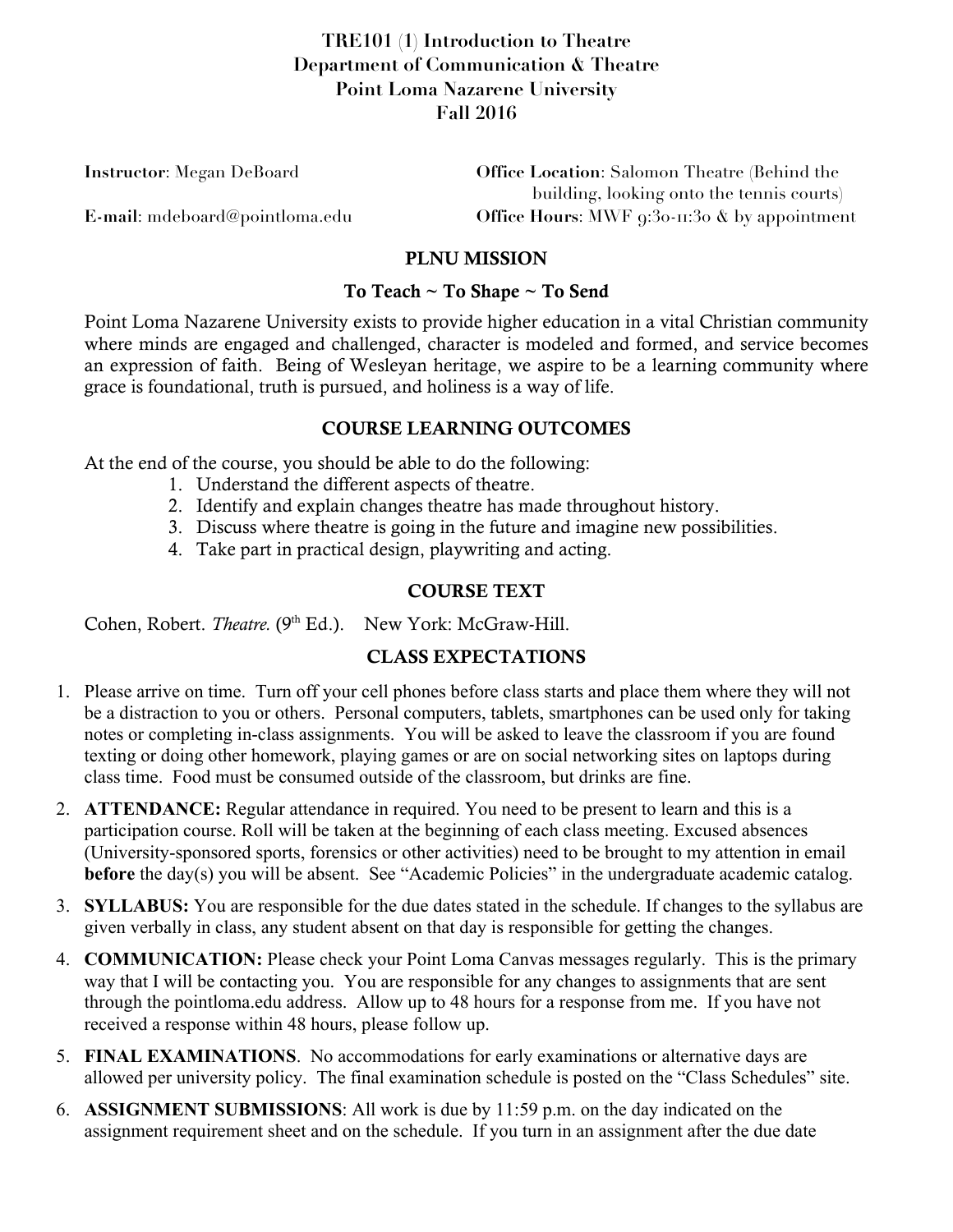indicated on the syllabus, there will be a 5 point deduction for each day the assignment is late. There is no distinction between "excused" and "unexcused" assignments.

- 7. **GROUP PRESENTATIONS:** You must be ready to present on your assigned day. If there are extenuating circumstances (medical or family emergencies, PLNU team games/activities), you may prearrange to exchange speech days with another group if prior notice is given to the instructor. I am not responsible for finding another group to switch with you.
- 8. **ACADEMIC HONESTY POLICY:** At PLNU, we want you to exhibit integrity in your work. If you reference another person, give them credit. If credit isn't given, it demonstrates academic irresponsibility and reflects disrespect for your community and yourself. As stated in the university catalogue: "Academic dishonesty is the act of presenting information, ideas, and/or concepts as one's own when in reality they are the results of another person's creativity and effort. Such acts include plagiarism, copying of class assignments, and copying or other fraudulent behavior on examinations. A faculty member who believes a situation involving academic dishonesty has been detected may assign a failing grade for a) that particular assignment or examination, and/or b) the course."
- 9. **ACADEMIC ACCOMMODATIONS**: Students requiring special accommodations on the basis of physical, learning or psychological disability for this class are required to file documentation with the Disability Resource Center (in the Bond Academic Center). The DRC will write me with recommendations as to how to meet the individual needs of the student. Please contact Pat Curley within the first two weeks of the term so as to give accommodations as early as possible.
- 10. **FERPA POLICY:** In compliance with federal law, neither PLNU student ID nor social security number should be used in publicly posted grades or returned sets of assignments without written permission from the student. This class will meet the federal requirements by distributing all grades and papers individually. Also in compliance with FERPA, you will be the only person given information about your progress in this class unless you have designated others to receive it in the "Information Release" section of the student portal. See 'Policy Statements' in the undergrad student catalog.

| <b>Assignment</b>       | <b>Description</b><br>(please see Canvas for detailed descriptions of each assignment) | <b>Points</b> |
|-------------------------|----------------------------------------------------------------------------------------|---------------|
| <b>Major Projects</b>   | Design Project                                                                         | 150           |
|                         | Group Presentation                                                                     | 150           |
|                         | Scenefest                                                                              | 150           |
| <b>Assignments</b>      | Play Reviews (3 plays in the semester, 50 points each)                                 | 150           |
|                         | CPA's                                                                                  | 50            |
| Participation           | Extremely important, especially when we have guests                                    | 50            |
| <b>Final Evaluation</b> | $Exam$ – cumulative                                                                    | 150           |
| <b>TOTAL POINTS</b>     |                                                                                        | 1001          |

# GRADING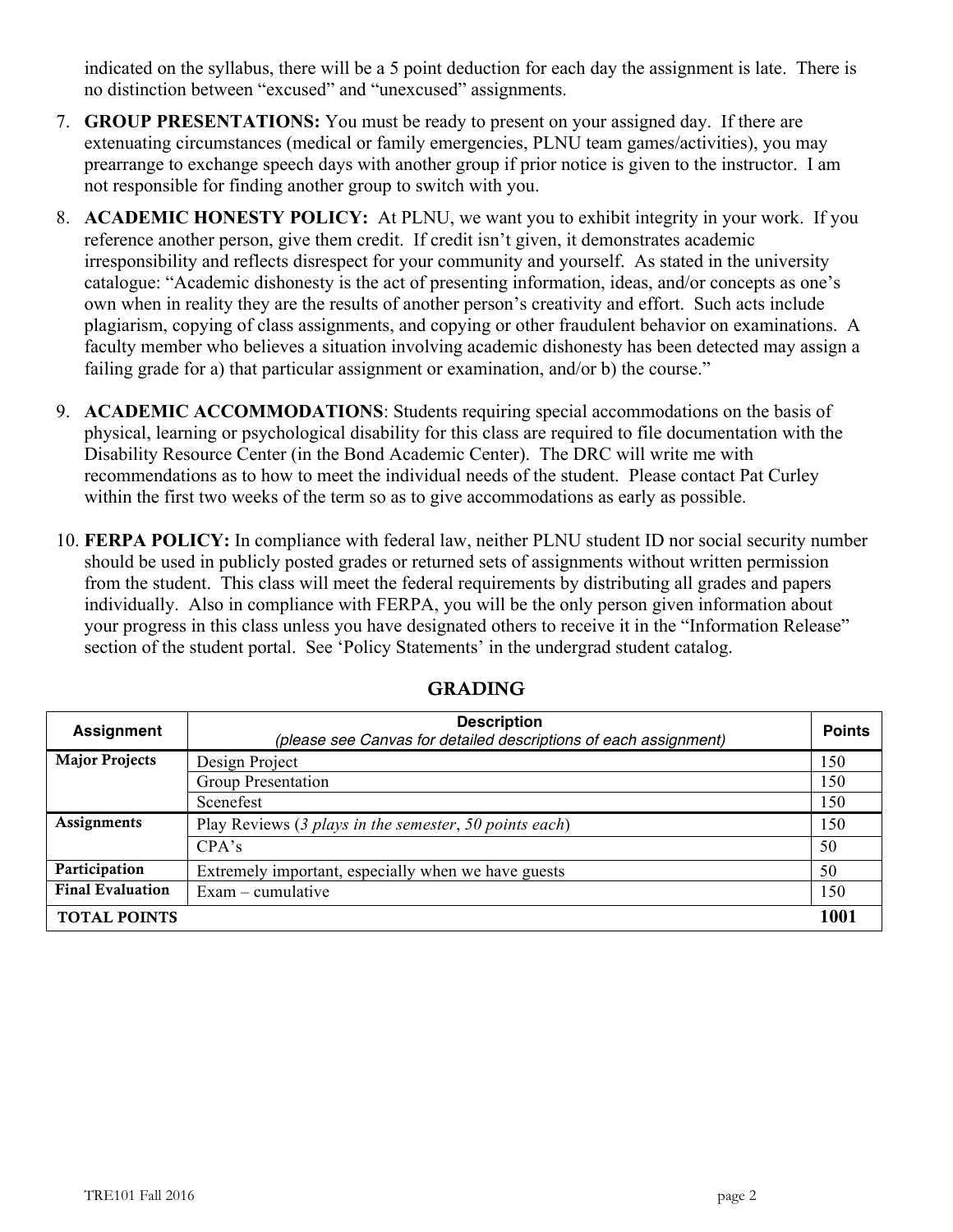| <b>Points</b> | Percentage | Grade |
|---------------|------------|-------|
| $925 - 1000$  | $93 - 100$ | A     |
| $895 - 924$   | $90 - 92$  | $A -$ |
| $885 - 894$   | $88 - 89$  | $B+$  |
| $825 - 884$   | $83 - 87$  | B     |
| $795 - 824$   | $80 - 82$  | B-    |
| 775 – 794     | 78 – 79    | $C+$  |
| $725 - 774$   | $73 - 77$  | C     |
| $695 - 724$   | $70 - 72$  | $C-$  |
| $675 - 694$   | $68 - 69$  | $D+$  |
| $625 - 674$   | $63 - 67$  | D     |
| $595 - 624$   | $60 - 62$  | D-    |
| $0 - 594$     | $0 - 59$   | F     |

## **GRADING SCALE**

#### **PARTICIPATION RUBRIC**

| <b>Points</b> | Grade | <b>Description</b>                                                                            |
|---------------|-------|-----------------------------------------------------------------------------------------------|
| $100 - 90$    | A     | Frequent participation in class discussions; listens and responds with thoughtful ideas; is   |
|               |       | proactive in offering ideas & viewpoints in group work; does not engage in distracting        |
|               |       | behavior (social media, texting, looking at other sites/homework while "taking notes")        |
| $80 - 89$     | B     | Participates in most class discussions; responds to others' input with little prompting; may  |
|               |       | engage in distracting behavior                                                                |
| $70 - 79$     | C     | Occasional participant in class discussions; has to be prompted to provide response and       |
|               |       | input; engages often in distracting behavior                                                  |
| $60 - 69$     | D     | Infrequent participant in discussions; needs to be prompted often to respond; engages         |
|               |       | frequently in distracting behavior                                                            |
| 59 &          | F     | Little or no participation; is not proactive in class and small group $\&$ below discussions, |
| below         |       | even with prompting; engages frequently in distracting behavior                               |

# GRADING POLICY

The core of my grading philosophy is that one's grade is earned. In other words, you must work for the grade that you want. All assignments outlined in the following pages have requirements that outline the bare minimum work—any student who fulfills the minimum requirements, earns, at best, a "C". In order to achieve "A" or "B" level work, a student must demonstrate work that is above and beyond the requirements of any given assignment, which include, but are not limited to: critical thinking, thorough analysis, and creativity.

**CPA's:** These assignments must have **two copies,** one for to be turned in and one for you to hold onto during discussion. This is also my way of seeing who came to class. They are pass/fail. If you have turned a copy in with thoughtful answers you pass (even if the answers are wrong, you pass.). If you turn it in with short answers, or do not turn it in at all, you fail.

**PLAY ATTENDENCE AND WRITTEN ASSIGNMENTS:** There are only a few written assignments planned for this course. The purpose of the written assignments are to help you analyze certain plays and concepts, and to think critically about them. These assignments will also help you prepare for the your final projects. Requirements for each assignment will be distributed ahead of the due date. These assignments will be graded on the presence of critical thinking and insightful analysis.

**PRESENTATIONS** make up the bulk of the semester grade. Each assignment has an accompanying list of requirements (see Canvas for detailed instructions) and will be graded on two different components: the content and the delivery.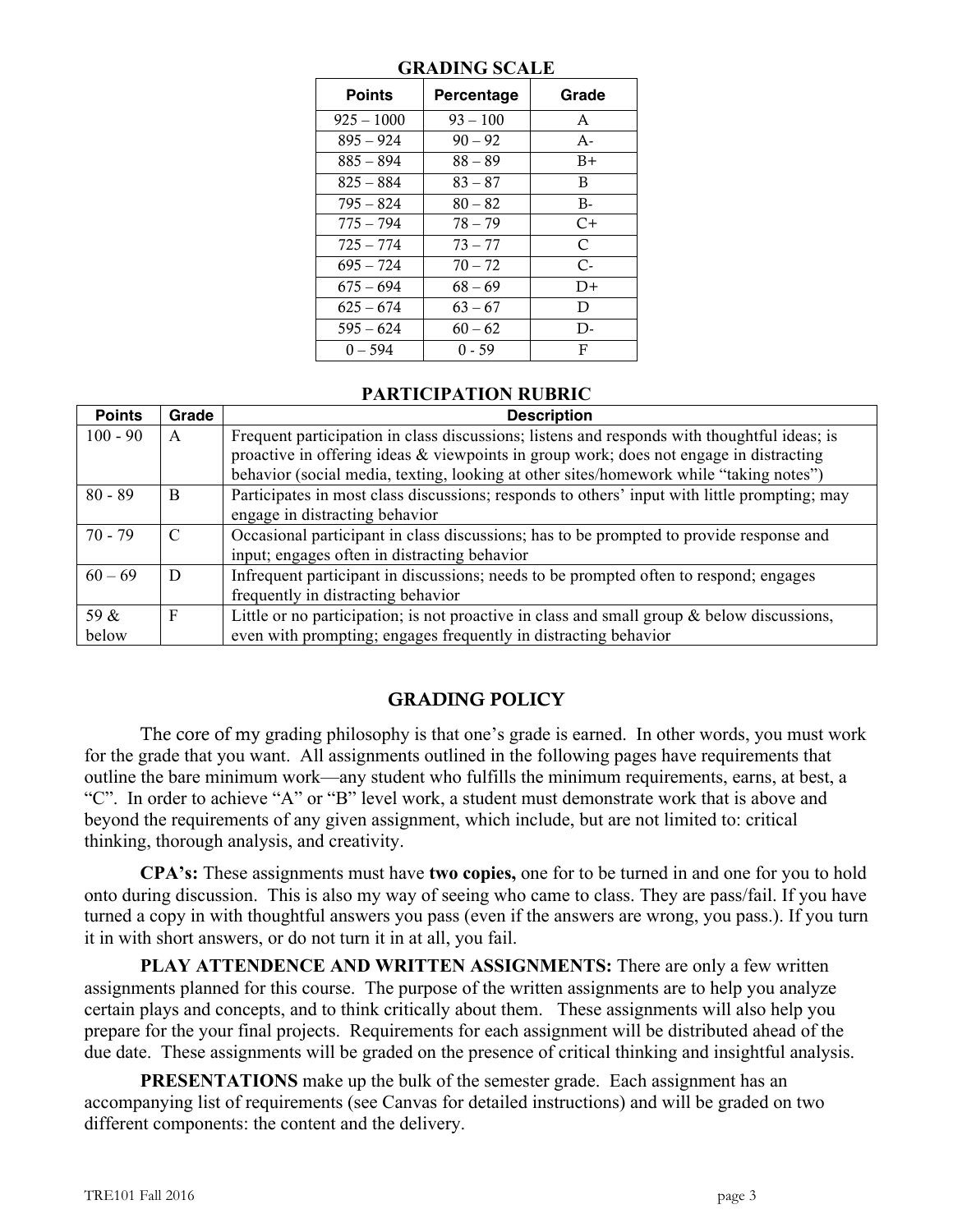For each project, I will be looking for fulfillment of the stated requirements, whether it be designing an entire show, or leading the class in learning about an era of theatre.

**PARTICIPATION** is one of the key components in a course such as TRE101. Participation includes, but is not limited to, volunteering points of view in class discussions, engaging in active listening of fellow students, refraining from texting, looking at the Internet on laptops, napping, or other activities unrelated to the class. If you are found consistently not participating, points will be deducted from the total participation grade, at my discretion, for each infraction after the first warning.

## ASSIGNMENT STYLE & FORMATTING

All speech outlines, the final paper and assignments are to be typed, double-spaced, using Times New Roman, 12 pt. font, with 1" margins. Speech outlines are required to use APA formatting for source citations and bibliographies.

Please refer to www.apa.org, http://owl.english.purdue.edu/owl/section/2/10/ or your friendly local librarian for help with paper formatting.



## CLASS SCHEDULE

| (subject to change at the instructor's discretion) |                                  |                                      |                                           |
|----------------------------------------------------|----------------------------------|--------------------------------------|-------------------------------------------|
| <b>Date</b>                                        | Topic(s)                         | <b>Assignment(s)/Readings Due</b>    | <b>Homework</b>                           |
| September                                          | Welcome & Class overview         |                                      | -Read Ch. 1 What is Theatre?              |
|                                                    |                                  |                                      | -CPA Ch. 1 (found on Canvas) MUST         |
|                                                    |                                  |                                      | PRINT TWO COPIES                          |
| 6                                                  | What is Theatre?                 | -Ch. 1 What is Theatre?              | -Read Ch. 2 What is a Play?               |
|                                                    |                                  | -CPA Ch. 1 MUST PRINT TWO COPIES     | -CPA Ch. 1 (found on Canvas) MUST         |
|                                                    |                                  |                                      | PRINT TWO COPIES                          |
| 8                                                  | What is Theatre? What is a Play? | -Ch. 1 What is Theatre?              | -Read Ch. 16 The Critic and the Dramaturg |
|                                                    |                                  | -Ch. 2 What is a Play?               | -CPA Ch. 16 (found on Canvas) MUST        |
|                                                    |                                  | -CPA Ch. 2 MUST PRINT TWO COPIES     | PRINT TWO COPIES                          |
| 13                                                 | What is a Play?                  | -Ch. 2 What is a Play?               |                                           |
|                                                    | The Critic and the Dramaturg     | -Ch. 16 The Critic and the Dramaturg |                                           |
|                                                    |                                  |                                      |                                           |
| 15                                                 |                                  | -Ch. 16 The Critic and the Dramaturg | -Read Ch. 13 The Playwright               |
|                                                    | The Critic and the Dramaturg     |                                      | -CPA Ch. 13                               |
| 20                                                 |                                  | - Ch. 13 The Playwright              | -Prepare questions for Keith Wallace      |
|                                                    | The Playwright                   |                                      |                                           |
| 22                                                 | The Playwright - Guest           |                                      | -Read Ch. 15 The Director                 |
|                                                    | Playwright Keith Wallace         |                                      | -CPA Ch. 15                               |
|                                                    |                                  |                                      | Think about play ideas for project        |
| 27                                                 |                                  | - Ch. 15 The Director                | -Prepare questions for Megan DeBoard and  |
|                                                    | The Director                     |                                      | Rob Lutfy                                 |
|                                                    |                                  |                                      |                                           |
| 29                                                 | The Director - Guest Director    |                                      | -Read Ch. 14 Designers and Technicians    |
|                                                    | Rob Lutfy                        |                                      | $-CPA$ Ch. 14                             |
|                                                    |                                  |                                      | - Choose play for Project                 |
|                                                    |                                  |                                      |                                           |